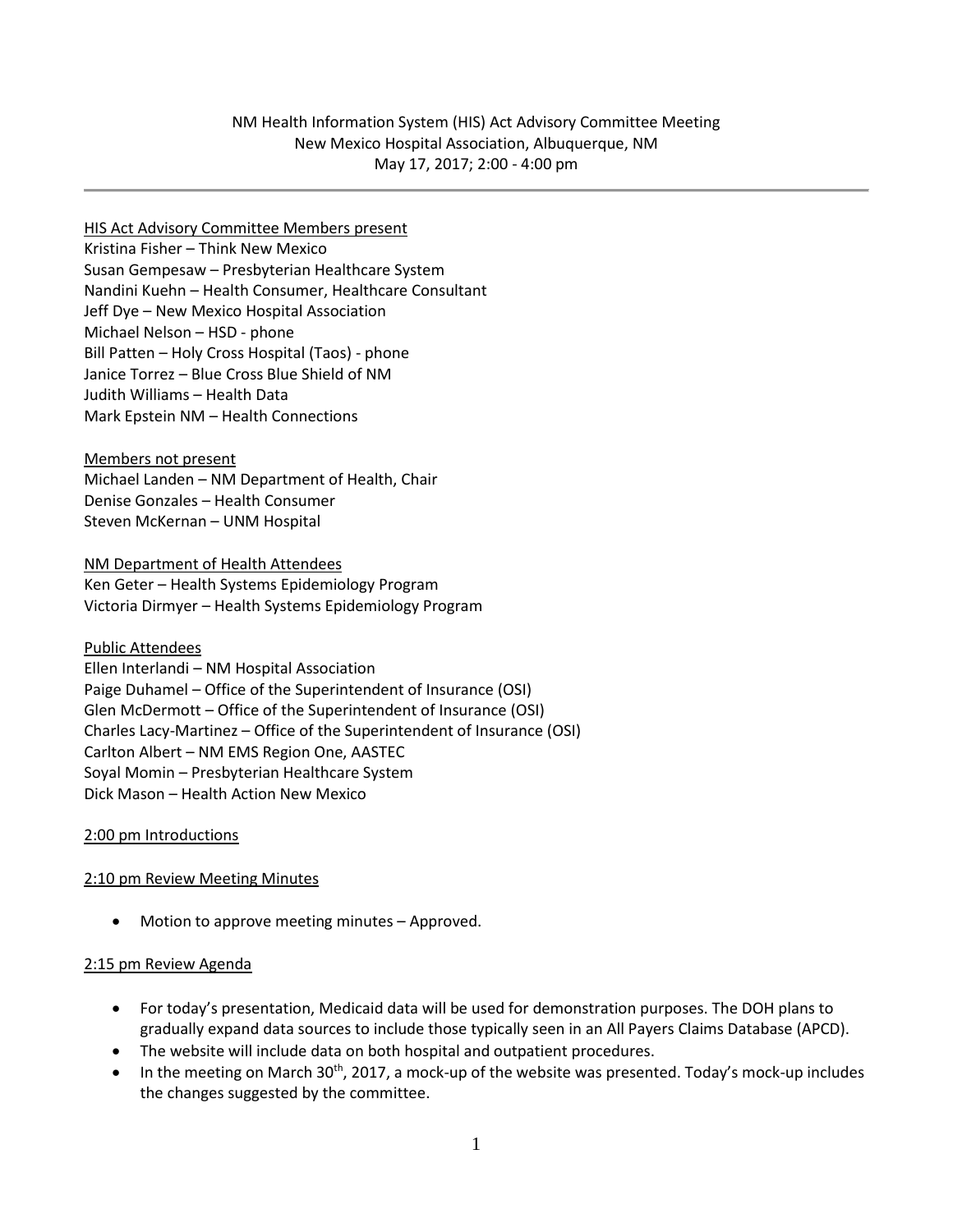### 2:25 pm Review & Discuss Mock-Up

- Slide 2
	- o Homepage with the option to choose Medicaid, Medicare, private insurance average cost.
	- o Option for Spanish and English versions.
	- $\circ$  The homepage will need to have more information regarding the purpose of the website and provide explanations about the different kinds of insurance. It was recommended that DOH incorporate rollovers features. It was suggested by the committee to include additional aliases for certain terms; an example would be to have Medicaid, but also indicate that Medicaid is also known as Centennial Care.
	- o Search feature: use for website "help" vs. searching for a procedure

**Discussion Point 1:** Can Medicare data be pulled from CMS (The Centers for Medicare & Medicaid Services)? Yes, Medicare data can be collected, but this will only include Fee-for-Service payments (FFS). A caveat of the data is the age of the dataset; the data will be a year or more old. The Medicaid data (from the Human Services Department (HSD)) will be more timely.

**Discussion Point 2:** What options are available for users who self-pay for medical expenditures? It will be hard to provide a search option for this insurance group. May need to speak to other jurisdictions that have operational APCDs.

- Slide 3
	- $\circ$  Average Medicaid Payment option is chosen. The user then has the option of choosing a procedure from a list of nine procedures.
	- $\circ$  Suggestion to have a glossary for the procedures. Possibly have an "i" icon on each of the nine procedures to provide additional information.
	- $\circ$  Suggestion to have an explanation of each procedure on the next page once a user chooses a procedure.
	- o Suggestion to have a "contact us" function.
	- $\circ$  In the next step, DOH IT staff will help with the design and building of the website.

**Discussion Point 1:** Are the procedure names too technical? It was suggested that 'mammography' should be mammogram or breast exam. There was a lot of discussion around the technical terms as the user may be getting information straight from their doctor or prescription, which will include more technical terms. The suggestion from the committee was to think about incorporating a certain level of health literacy to the website (different than a level of reading ability).

**Discussion Point 2:** There was concern that the costs for outpatient procedures (like a colonoscopy) would not be equivalent to hospital procedures as the outpatient payments include everything including physician costs. For hospitals, physicians may charge separately from the procedure. For this initial analysis, DOH staff were including both physician and hospital costs together, so outpatient and inpatient (hospital) procedures are similar.

- Slide 4
	- o Average Medicaid payment, ability to select by Facility or by DOH health region.
- Slide 5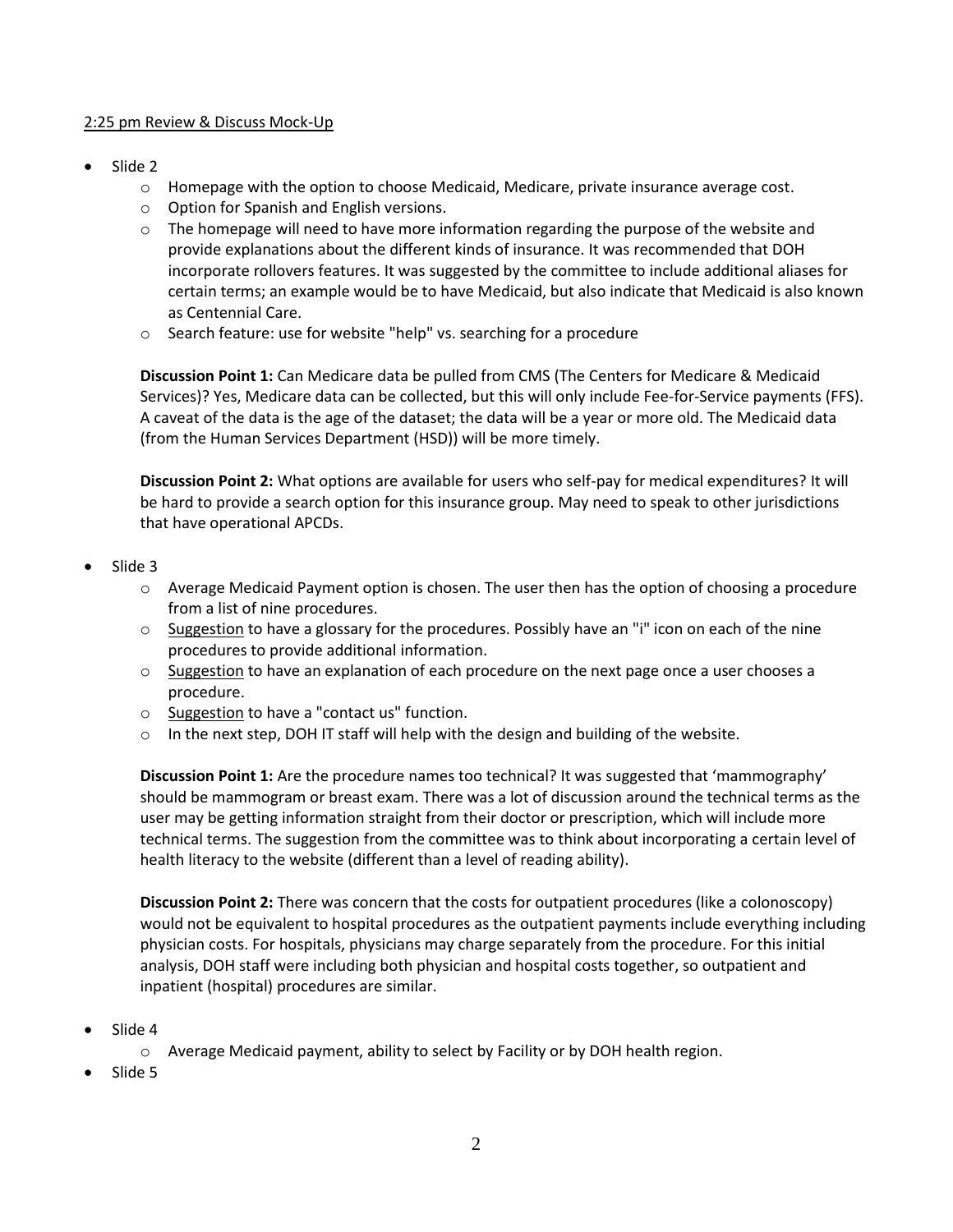- $\circ$  Average Medicaid payments by DOH health region map. Region name is color coded to the region on the map.
- $\circ$  Suggestion to have a drill-down into each region, the user can click to see facilities/providers in each region.
- $\circ$  Suggestion to not include dollar amounts for the regions; just use it as a locator. Include the average Medicaid payment for the entire state on the region page.
- o Suggestion have a 'distance from' search feature. User enters zip code, able to select driving mile range to providers.

**Discussion Point 1:** How useful is data presented by health region? The regions just serve a geographical need—not necessarily too informative to the public. A committee member suggested using MSAs (metropolitan statistical areas). For some of the health regions, certain regions would be influenced by one city (example was the northeast region and Santa Fe) as opposed to being representative of the entire region. The committee suggested that if the regions were included, then the user would just use the map for finding their region/county and seeing what providers are available. If counties were used, then the user would only be able to see one facility for some of the procedures; by using regions, counties are grouped, and thus providing more facilities for comparison.

- Slides 6 7
	- o Skipped
- Slide 8
	- o Quality of care: patient experience, readmissions, patient safety factors.
	- o Hover over each 'button' for more information.
	- o Summary "stars" from HCAHPS star rating (CMS), which is based only on patient experience.
	- o Suggestion use Hospital Compare stars rating as it rates the facility.
	- o Suggestion to remove region dollar amount.
- Slide 9
	- o Skipped
- Slide 10
	- o Patient Experience: star ratings for
		- **•** recommend hospital,
		- **•** cleanliness,
		- **•** overall rating, and
		- **staff responsiveness**
	- o Suggestion to remove region dollar amount from these screens.
- Slide 11
	- o Readmissions (represented as a percentage).
	- $\circ$  Suggestion use a bar chart comparing state average to facility/provider.
	- o Suggestion to include dates for the source data.
- Slide 12
	- o Patient safety factors: rates of C. diff and MRSA infections.
	- $\circ$  The rates are for the entire facility; not specific to the selected procedure; need to clarify for the user.
	- $\circ$  Suggestion to use green arrow up / red arrow down or similar instead of '+/-'.
	- $\circ$  There are no data sources for specific quality ratings on specific procedures at the facility level.
	- o There are no surveys that collect quality indicators for small clinics. Accreditation (or licensing) could be used as a proxy quality measure.